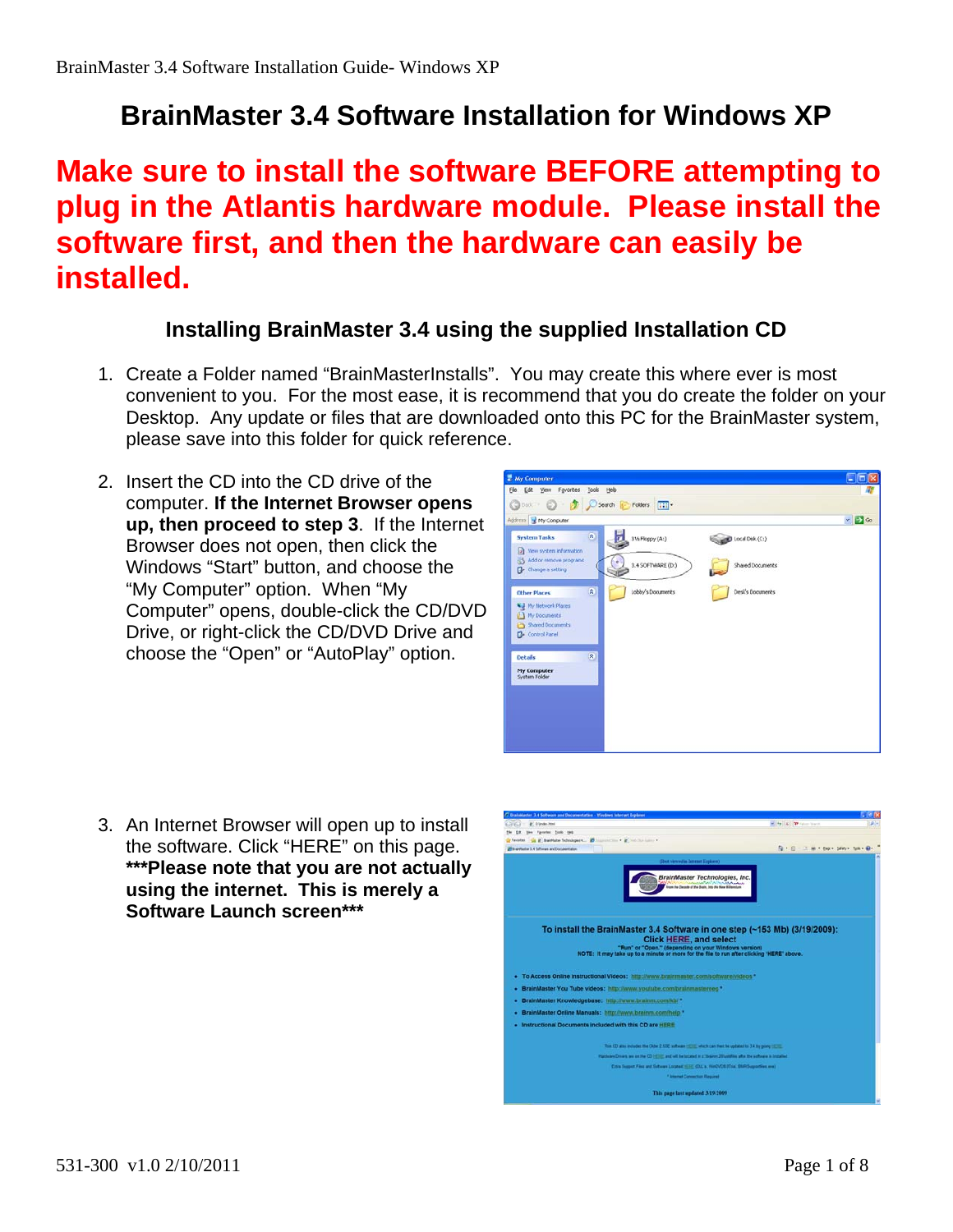4. When the following screen appears, choose the "Save" option. Save this file to the folder that was created named "BrainMasterInstalls".

5. When the following screen appears, click "Run" to continue.



| Download complete                             |                                            |  |
|-----------------------------------------------|--------------------------------------------|--|
|                                               | Download Complete                          |  |
| Saved:                                        |                                            |  |
|                                               | setup34.exe from E:\3.4softwarefullinstall |  |
|                                               |                                            |  |
| Downloaded:                                   | 153 MB in 5 sec                            |  |
| Download to:                                  | C: Documents and Setti \setup34.exe        |  |
| Transfer rate:                                | 30.6 MB/Sec                                |  |
| Close this dialog box when download completes |                                            |  |
|                                               |                                            |  |
|                                               | Open Folder<br>Close<br>Run                |  |

6. An extraction screen will appear. No action is needed, but this process will take a few minutes, depending on your computer.

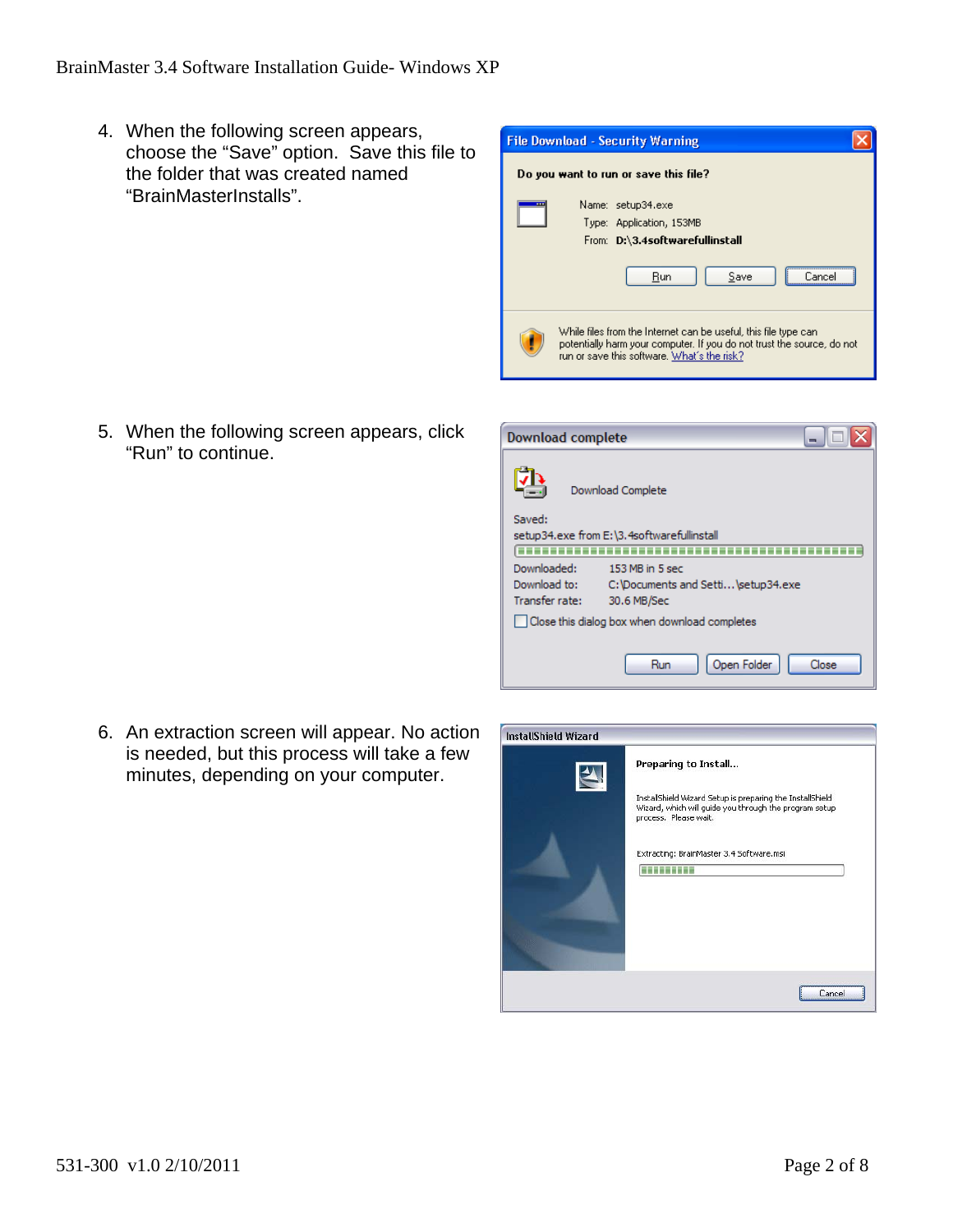#### BrainMaster 3.4 Software Installation Guide- Windows XP

7. When this is completed, the InstallShield Wizard screen will appear. Click "Next" to continue.



8. In order to continue through the installation process, the license agreement will need to be accepted. Do this by clicking "I accept the terms in the license agreement," then click "Next" to continue

| <b>License Agreement</b><br>Please read the following license agreement carefully.                                                                                                                                                   |
|--------------------------------------------------------------------------------------------------------------------------------------------------------------------------------------------------------------------------------------|
| END USER LICENSE AGREEMENT                                                                                                                                                                                                           |
| Before using this Software, you should carefully read the following terms<br>and conditions. Operating this software indicates your acceptance of these<br>terms and conditions.                                                     |
| BrainMaster Technologies, Inc. (BrainMaster) provides this Software and<br>licenses its use to you, the Customer. BrainMaster retains ownership of all<br>rights in the Software and of all proprietary technology embodied therein. |
| Print<br>I accept the terms in the license agreement<br>I do not accept the terms in the license agreement                                                                                                                           |
| Install5hield<br>$Next$ ><br>Cancel<br>< Back                                                                                                                                                                                        |

9. When the following screen appears, click "Install" to continue.

| BrainMaster 3.4 Software - InstallShield Wizard                                                                                         |
|-----------------------------------------------------------------------------------------------------------------------------------------|
| Ready to Install the Program<br>The wizard is ready to begin installation.                                                              |
| If you want to review or change any of your installation settings, click Back. Click Cancel to<br>exit the wizard.<br>Current Settings: |
| Setup Type:<br>Typical                                                                                                                  |
| <b>Destination Folder:</b><br>C:\brainm.20\                                                                                             |
| <b>Liser Information:</b><br>Name: Tom Collura<br>Company: BrainMaster                                                                  |
| <b>InstallShield</b><br>Cancel<br>$<$ Back<br>Install                                                                                   |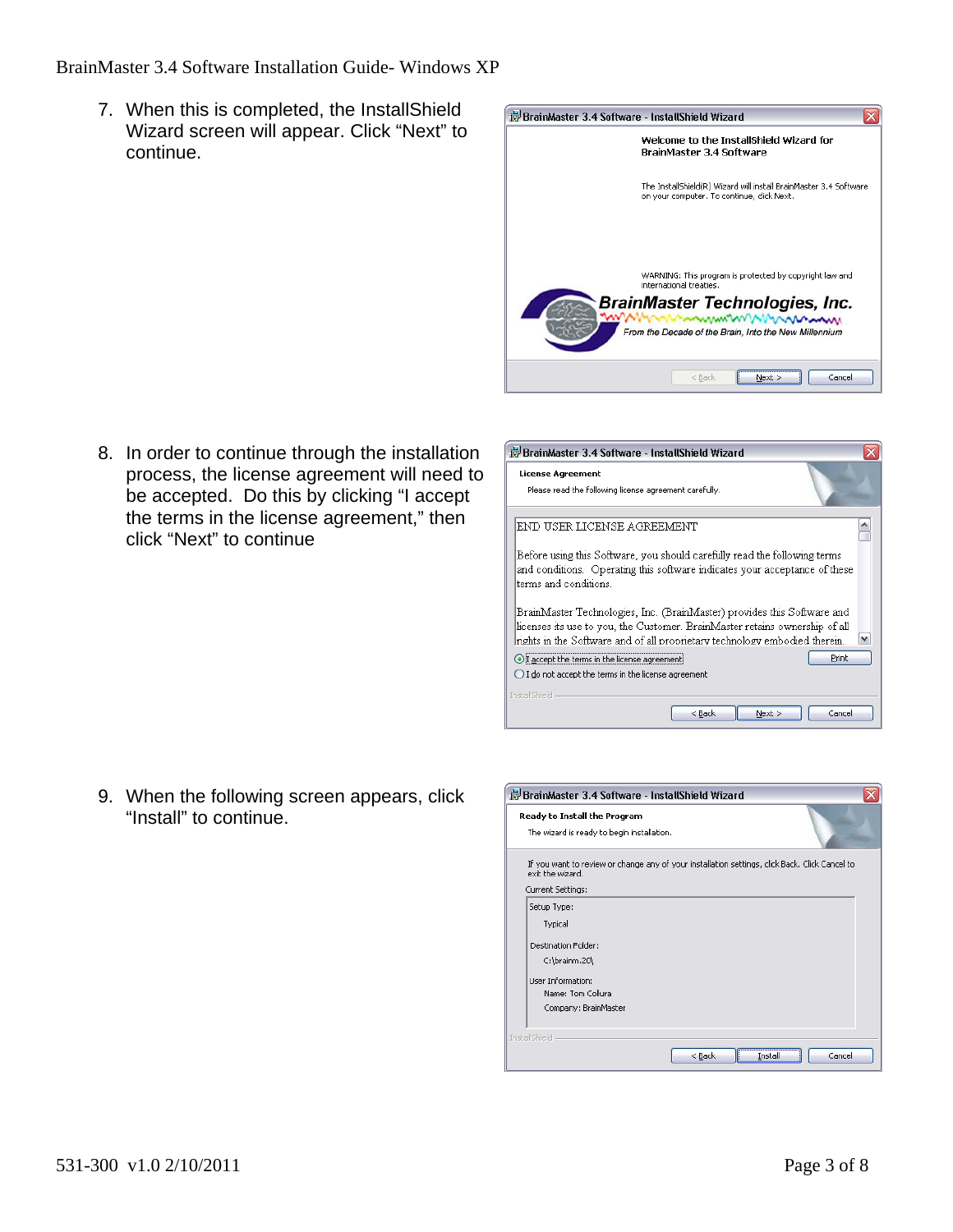10. Progress screens will open. No action is needed.

|                      | BrainMaster 3.4 Software - InstallShield Wizard                                                                 |
|----------------------|-----------------------------------------------------------------------------------------------------------------|
|                      | Installing BrainMaster 3.4 Software<br>The program features you selected are being installed.                   |
|                      | Please wait while the InstallShield Wizard installs BrainMaster 3.4 Software.<br>This may take several minutes. |
|                      | Status:                                                                                                         |
|                      |                                                                                                                 |
|                      |                                                                                                                 |
| <b>InstallShield</b> |                                                                                                                 |
|                      | $<$ Back<br>$Next$ ><br>Lance                                                                                   |

11. When final installation screen appears, click "Finish." The new 3.4 Software is now installed.



Although not necessary, it is recommended to restart your computer. A shortcut will now be on your desktop.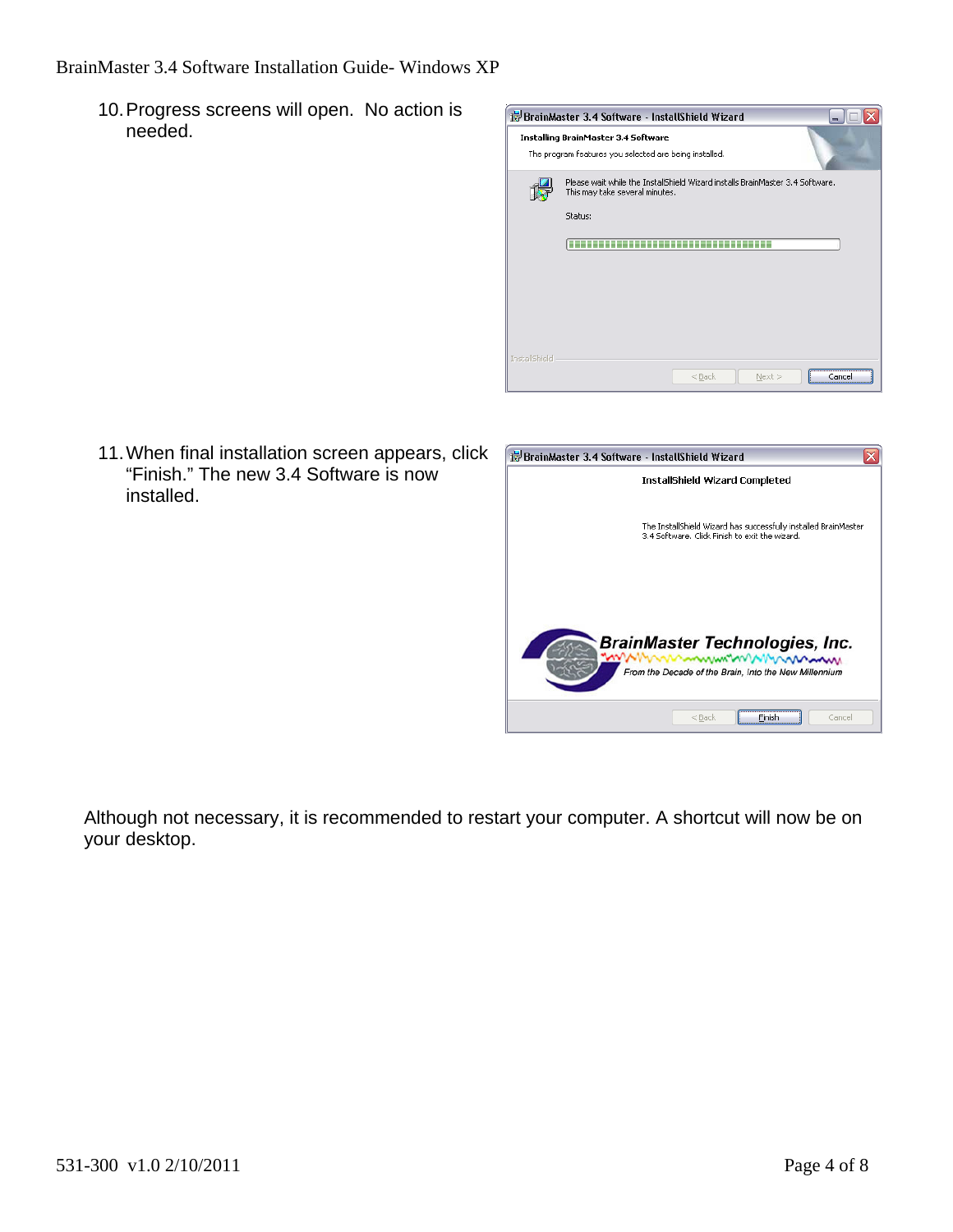# **Installing BrainMaster 3.4 Software from the BrainMaster Web Site**

- 1. Create a Folder named "BrainMasterInstalls". You can save this where ever is most convenient to you. For the most ease, we do recommend that you do save this to the Desktop. Any update or files that you happen to install onto your system for the BrainMaster system, please save into this file for quick reference.
- 2. Go to www.brainmaster.com/software/3.0. The download for the software is located at the top of this screen. It is located in the phrase "TO INSTALL THE BRAINMASTER 3.4(3-19-09) SOFTWARE IN ONE STEP(153 MB) CLICK HERE".

3. When the following screen appears, choose the "Save" option. Save this file to the folder that was created named "BrainMasterInstalls". This will take a few minutes depending on your internet connections.

4. When the following screen appears, click "Run" to continue.



| <b>File Download - Security Warning</b>                                                                                                                                                  |
|------------------------------------------------------------------------------------------------------------------------------------------------------------------------------------------|
| Do you want to run or save this file?                                                                                                                                                    |
| <br>Name: setup34.exe<br>Type: Application, 153MB<br>From: D:\3.4softwarefullinstall<br>Save<br>Run<br>Cancel                                                                            |
| While files from the Internet can be useful, this file type can<br>potentially harm your computer. If you do not trust the source, do not<br>run or save this software. What's the risk? |

| Download complete                             |                                            |  |
|-----------------------------------------------|--------------------------------------------|--|
|                                               | Download Complete                          |  |
| Saved:                                        |                                            |  |
|                                               | setup34.exe from E:\3.4softwarefullinstall |  |
| Downloaded:                                   | 153 MB in 5 sec                            |  |
| Download to:                                  | C:\Documents and Setti\setup34.exe         |  |
| Transfer rate:                                | 30.6 MB/Sec                                |  |
| Close this dialog box when download completes |                                            |  |
|                                               |                                            |  |
|                                               | Open Folder<br>Close<br>Run                |  |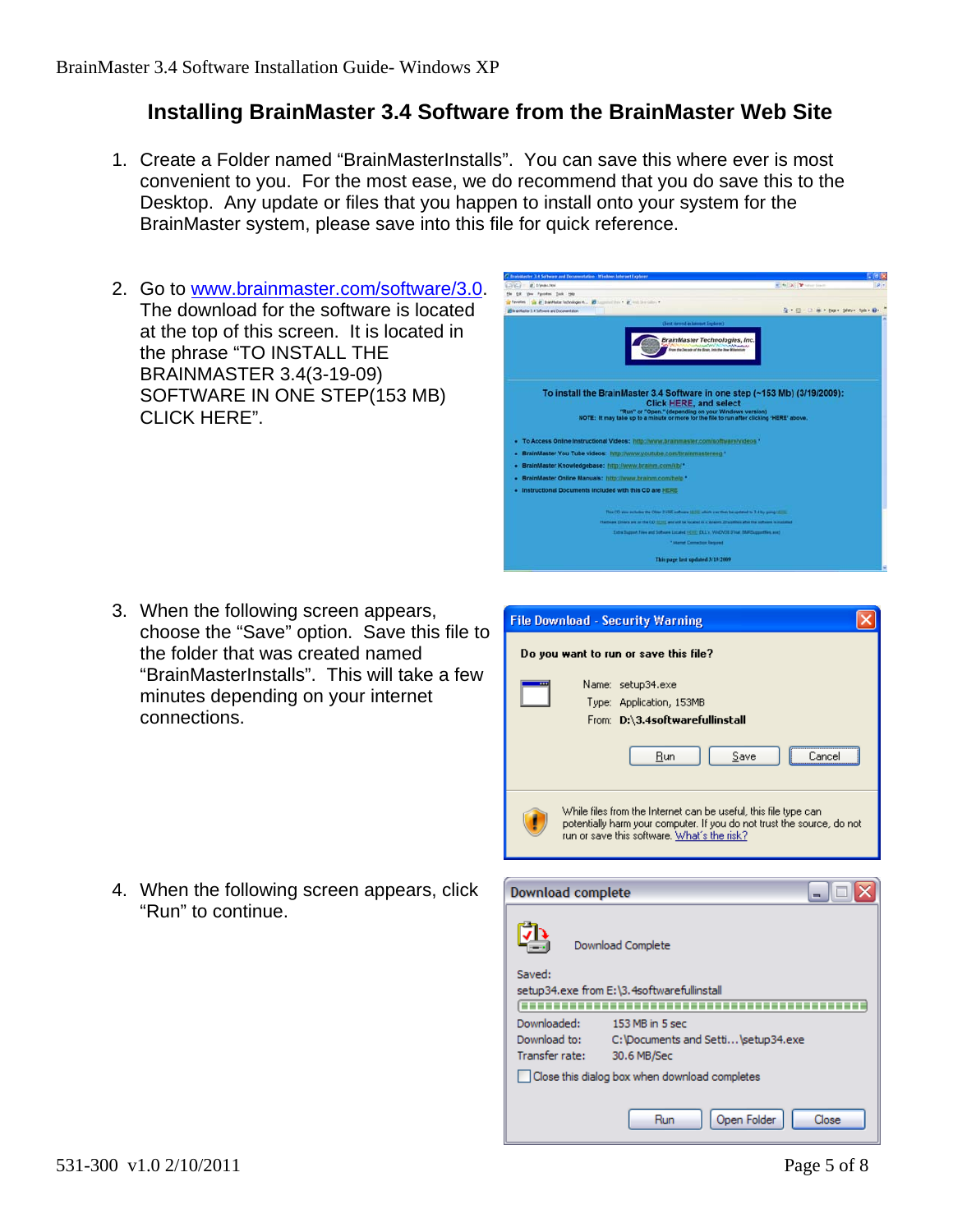BrainMaster 3.4 Software Installation Guide- Windows XP

5. An extraction screen will appear. No action is needed, but this process will take a few minutes, depending on your computer.

| InstallShield Wizard |                                                                                                                                              |
|----------------------|----------------------------------------------------------------------------------------------------------------------------------------------|
|                      | Preparing to Install                                                                                                                         |
|                      | InstallShield Wizard Setup is preparing the InstallShield<br>Wizard, which will guide you through the program setup<br>process. Please wait. |
|                      | Extracting: BrainMaster 3.4 Software.msi<br>---                                                                                              |
|                      |                                                                                                                                              |
|                      |                                                                                                                                              |
|                      | Cancel                                                                                                                                       |

6. When this is completed, the InstallShield Wizard screen will appear. Click "Next" to continue.



7. In order to continue through the installation process, the license agreement will need to be accepted. Do this by clicking "I accept the terms in the license agreement," then click "Next" to continue

| BrainMaster 3.4 Software - InstallShield Wizard                                                                                                                                                                                      |  |
|--------------------------------------------------------------------------------------------------------------------------------------------------------------------------------------------------------------------------------------|--|
| <b>License Agreement</b><br>Please read the following license agreement carefully.                                                                                                                                                   |  |
| END USER LICENSE AGREEMENT                                                                                                                                                                                                           |  |
| Before using this Software, you should carefully read the following terms<br>and conditions. Operating this software indicates your acceptance of these<br>terms and conditions.                                                     |  |
| BrainMaster Technologies, Inc. (BrainMaster) provides this Software and<br>licenses its use to you, the Customer. BrainMaster retains ownership of all<br>rights in the Software and of all proprietary technology embodied therein. |  |
| Print<br>I accept the terms in the license agreement!<br>I do not accept the terms in the license agreement                                                                                                                          |  |
| <b>InstallShield</b><br>$<$ Back<br>Cancel<br>Next                                                                                                                                                                                   |  |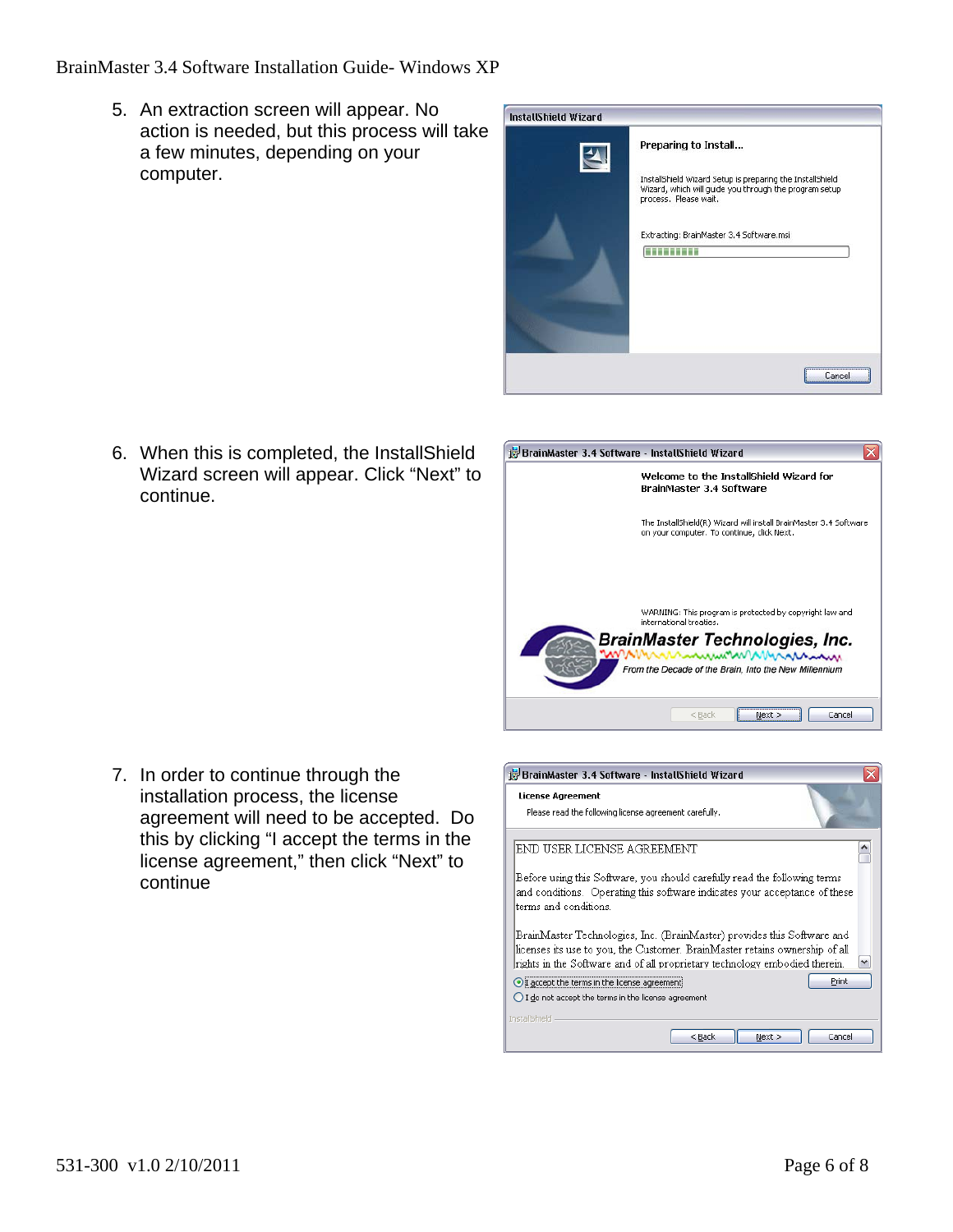8. When the following screen appears, click "Install" to continue.

| BrainMaster 3.4 Software - InstallShield Wizard                                                                                         |  |
|-----------------------------------------------------------------------------------------------------------------------------------------|--|
| Ready to Install the Program<br>The wizard is ready to begin installation.                                                              |  |
| If you want to review or change any of your installation settings, click Back. Click Cancel to<br>exit the wizard.<br>Current Settings: |  |
| Setup Type:                                                                                                                             |  |
| Typical                                                                                                                                 |  |
| <b>Destination Folder:</b>                                                                                                              |  |
| C:\brainm.20\                                                                                                                           |  |
| <b>Liser Information:</b>                                                                                                               |  |
| Name: Tom Collura                                                                                                                       |  |
| Company: BrainMaster                                                                                                                    |  |
|                                                                                                                                         |  |
| <b>InstallShield</b>                                                                                                                    |  |
| Cancel<br>$<$ Back<br>Install                                                                                                           |  |

9. Progress screens will open. No action is needed.



10. When final installation screen appears, click "Finish." The new 3.4 Software is now installed.



Although not necessary, it is recommended to restart your computer. A shortcut will now be on your desktop.